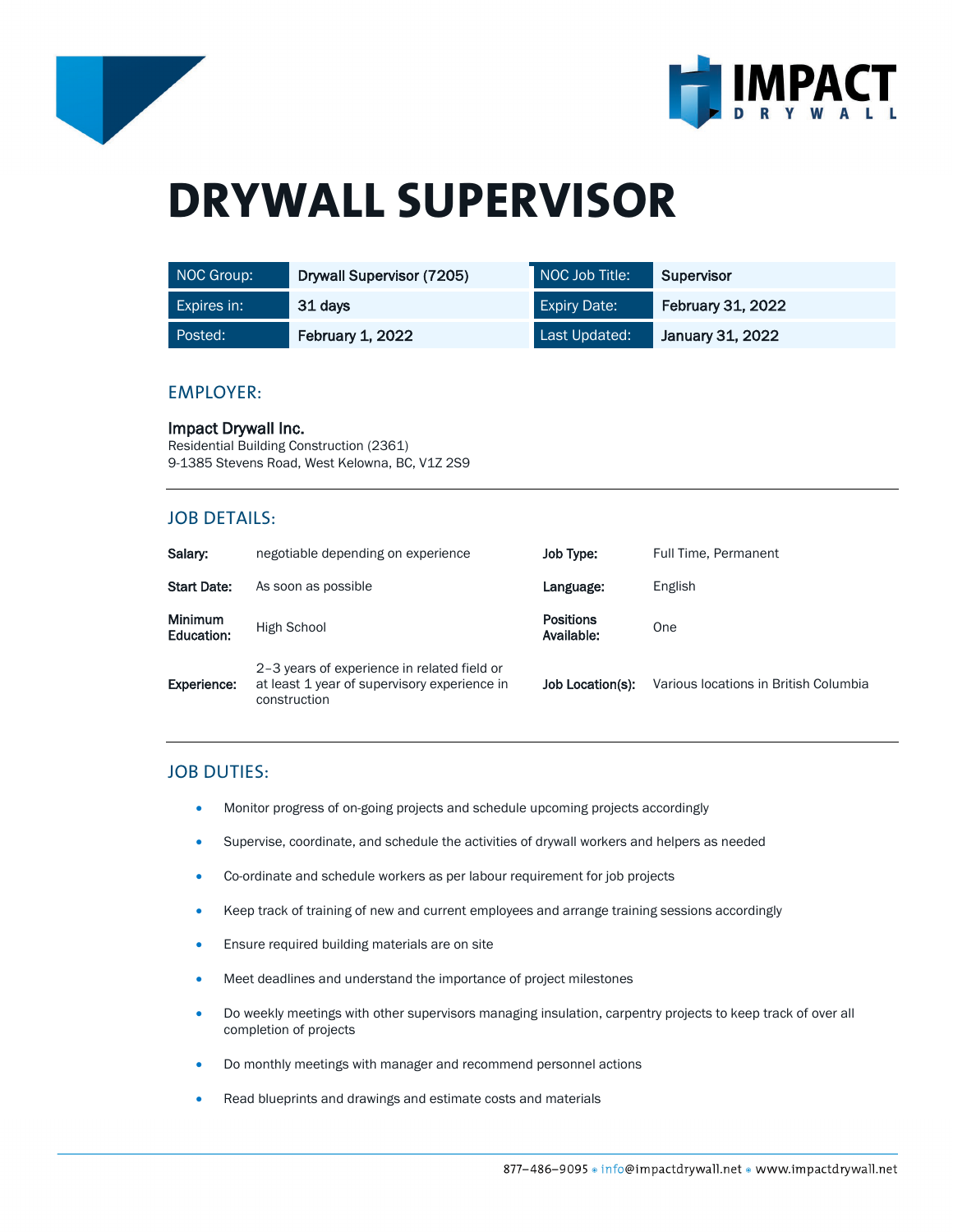



- Prepare production and other reports for manager
- Ensure safety and health regulations are followed, ensure workers have proper PPE and are using it accordingly
- Recruit and hire workers and carry out related staffing actions

## SPECIFIC SKILLS:

- Ability to supervise workers such as drywall installers and finishers, trade helpers, and labourers.
- Organized, Team Player and Reliable

#### OTHER SKILLS:

- Lead the crew
- Effectively communicate orally and in writing, with good comprehension
- Assess crew skills
- Coach and teach crew members
- Apply good problem solving and conflict resolution skills
- Manage differences and diversity at the work site
- See how the work and tasks fits into the project
- Form and implement workface crew plans and schedules
- Organize and delegate work
- Handle the administrative duties of position, including completion of required documents
- **•** Effectively use computers and other technology.

# TRANSPORTATION/TRAVEL INFORMATION:

- Willing to travel
- Reliable transportation

#### MAJOR WORK AREA:

- **Renovation**
- **Construction**
- Multi-Family
- **Commercial**